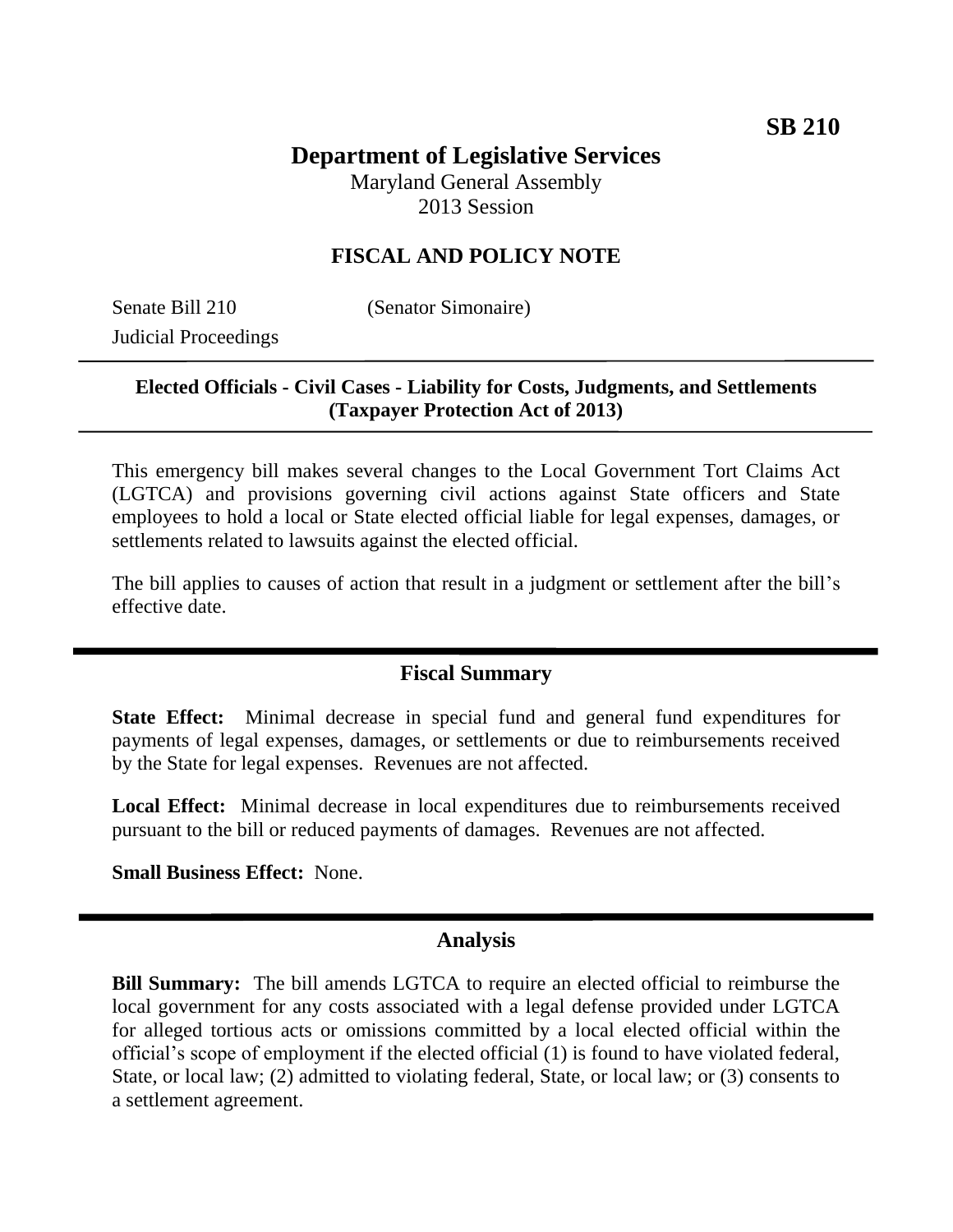A local elected official is also fully liable for all damages awarded in a LGTCA action if the official is found to have violated federal, State, or local law, or admitted to doing so. In these cases, the local government may not be liable for the damages awarded. If an elected official consents to a settlement in the lawsuit, the official is fully liable for the amount of the settlement.

The bill amends provisions governing civil actions against State officials and State employees to establish that (1) the Board of Public Works may not pay all or part of a settlement consented to by a State elected official in an action against the official and (2) the Board of Public Works may not pay all or part of a judgment in a lawsuit against a State elected official who was found in violation of federal, State, or local law or admitted to such a violation.

The bill also establishes that the State may not be held liable to a State elected official for reimbursement of court costs, counsel fees, and other reasonable expenses under specified circumstances if the official was (1) found to have violated federal, State, or local law; (2) admitted to such a violation; or (3) consented to a settlement. If the Office of the Attorney General (OAG) represented the official in the lawsuit, the bill requires that the agreement of legal representation between OAG and the State elected official contain provisions enabling OAG to require that the elected official reimburse the State for court costs, counsel fees, and other reasonable expenses if the official was (1) found to have violated federal, State, or local law; (2) admitted to such a violation; or (3) consented to a settlement.

## **Current Law:**

*Local Government Tort Claims Act (LGTCA):* The definition of "local government" in LGTCA includes counties, municipal corporations, Baltimore City, and various agencies and authorities of local governments such as community colleges, county public libraries, special taxing districts, nonprofit community service corporations, sanitary districts, housing authorities, and commercial district management authorities.

LGTCA establishes that a local government is liable for the tortious acts or omissions of its employees acting within the scope of employment, so long as the employee did not act with actual malice. Thus, LGTCA prevents local governments from asserting a common law claim of governmental immunity from liability for such acts or omissions of its employees. LGTCA limits the liability of a local government to \$200,000 per individual claim and \$500,000 per total claims that arise from the same occurrence for damages from tortious acts or omissions (including intentional and constitutional torts).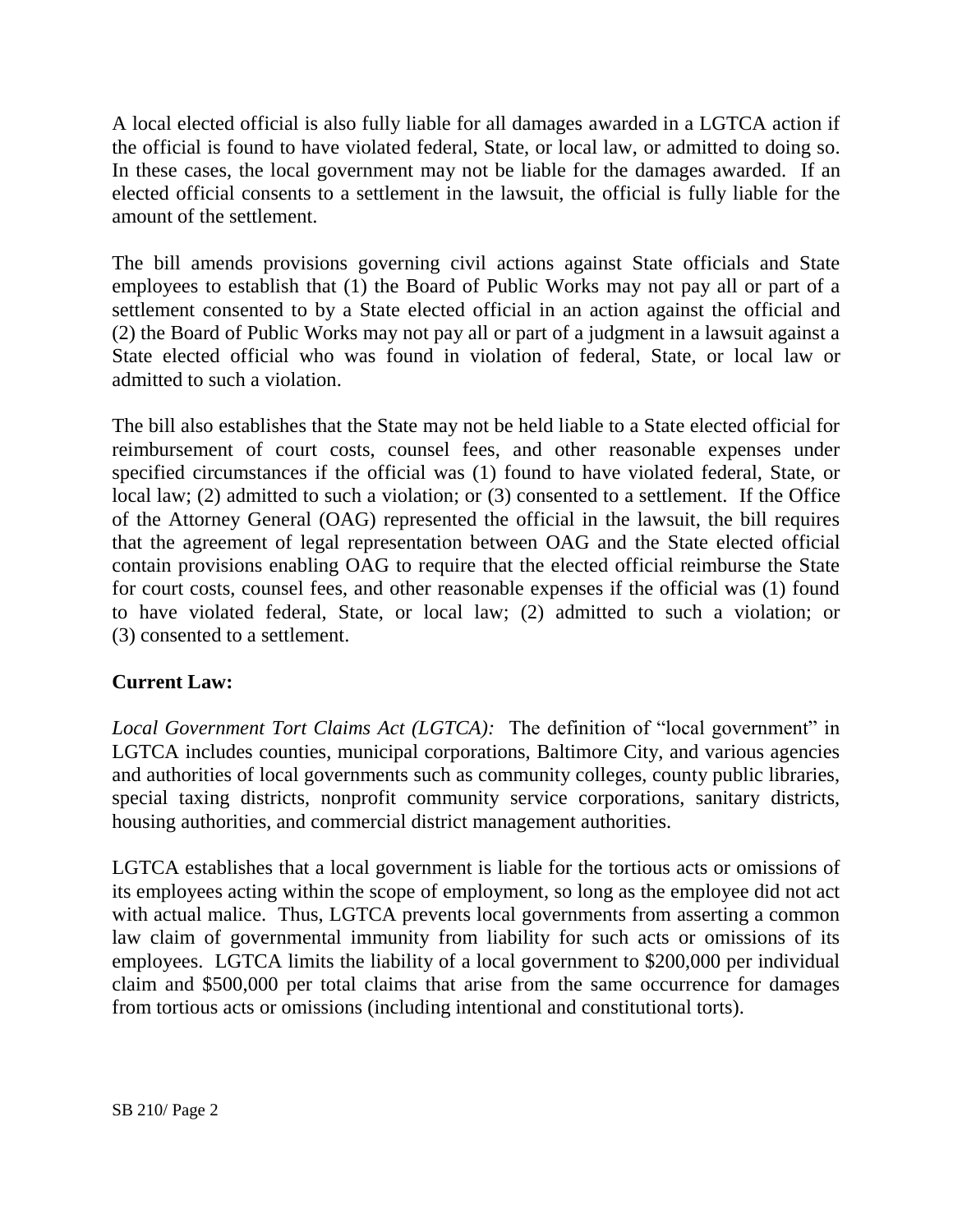Under LGTCA, each local government must provide a legal defense for its employees in any lawsuit alleging damages resulting from tortious acts or omissions committed by an employee within the scope of employment with the local government.

*Civil Actions Against State Employees or State Officials:* In general, the Attorney General represents a State employee or State officers in civil actions against the employee or officer. However, before the Attorney General can begin to represent the employee/officer, the Attorney General must have the officer or employee enter into an agreement that enables the Attorney General to require reimbursement of court costs, reasonable counsel fees, and other expenses in representing the officer or employee if it is judicially determined that (1) the defense of sovereign immunity is not available to the officer or employee; (2) the injuries arose out of an act or omission of the officer or employee; (3) the act or omission was malicious or grossly negligent or the officer/employee was not performing a duty within the scope of his/her employment when the act or the omission was made; and (4) the officer or employee did not give the Attorney General complete information or gave false or misleading information.

The State is liable to a State officer or State employee for reimbursement of court costs, counsel fees, and other reasonable expenses that the officer or employee incurs in defending an action or proceeding if (1) the Attorney General declined representation and (2) it is determined judicially that the defense of sovereign immunity is available to the officer or employee, or the injuries arose from an act or omission that was not malicious or grossly negligent while the employee or officer was acting within the scope of his/her employment.

The Board of Public Works may pay all or part of a settlement or judgment against the State or any State personnel and may include counsel fees and costs in the payment.

*Maryland Tort Claims Act (MTCA):* Under MTCA, State personnel are immune from liability for tortious acts or omissions performed in the course of their official duties, so long as the acts or omissions are made without malice or gross negligence. Under MTCA, the State essentially waives its own common law (sovereign) immunity. However, MTCA limits State liability to \$200,000 to a single claimant for injuries arising from a single incident. MTCA covers a multitude of personnel, including some local officials and nonprofit organizations. In actions involving malice or gross negligence or actions outside of the scope of the public duties of the State employee, the State employee is not shielded by the State's color of authority or sovereign immunity and may be held personally liable.

Attorney's fees are included in the liability cap under MTCA. Under MTCA, attorneys may not charge or receive a fee that exceeds 20% of a settlement or 25% of a judgment.